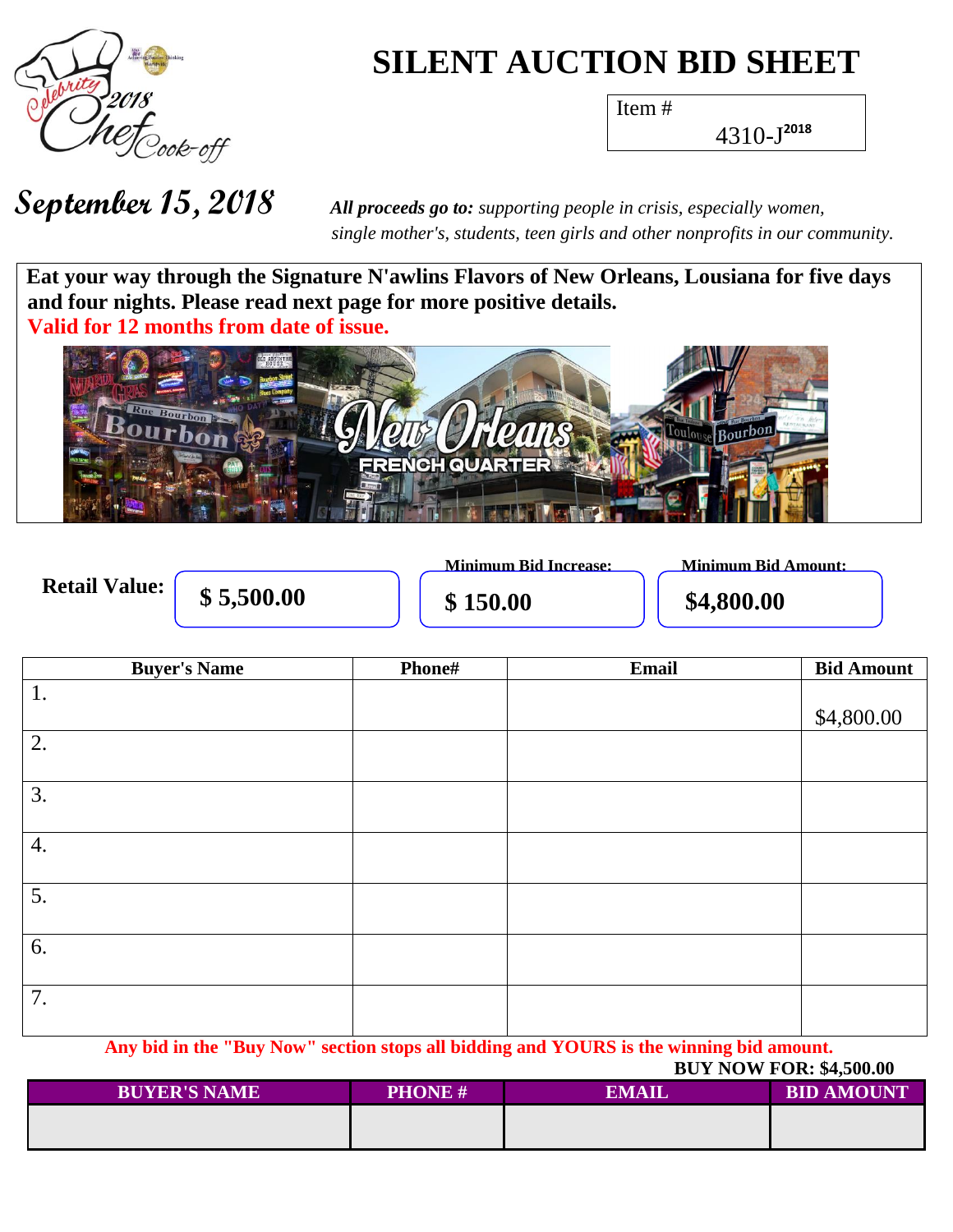## **ITEM# 4310-J 2018**

**Eat Your Way Through the Signature N'awlins Flavors of New Orleans, Louisiana for Five Days & Four Nights at Either the St. James Hotel, the Windsor Court Hotel, the Hyatt Centric French Quarter New Orleans, or the Maison Dupuy Hotel with Economy Class Air for Two, Including a Dinner Jazz Cruise, a Class at the New Orleans School of Cooking and a \$200 Commander's Palace Gift Card**



#### **Estimated Value \$5,500.00**

There is so much to do in New Orleans, from the city's Creole and Cajun cuisine, riverboat cruises up and down the Mississippi River, to simply enjoying the jazz that is inherent to the region. Take a lazy ride down the Mississippi in an authentic paddlewheel riverboat for a Creole buffet, and enjoy a meal at the renowned Commander's Palace! Your New Orleans adventure culminates during your class at the New Orleans School of Cooking, where you'll learn the basics of food, folklore and Louisiana cooking!

You have four fantastic options for accommodations around the grand city of New Orleans, each offering a unique experience. Enhance your visit with a stay at the St. James Hotel, a charming boutique hotel situated in the Banks Arcade, a landmark building from the 19th century. You'll be treated to beautifully restored guestrooms featuring handsome West Indies decor, personalized service, and amenities designed for the utmost in comfort and convenience. And the location is not too shabby, either, putting you smack dab in the middle of the Central Business District, giving you easy access to top shops, renowned restaurants, and entertainment galore. Or step into timeless hospitality at the elegant Windsor Court Hotel, where you'll find that luxury is in the details. From the hotel's essential amenities to its superb art collection of paintings and sculptures dating back to the 17th century, to its impressive collection of awards, the Windsor Court Hotel is one of New Orleans' treasures. Laissez le bon temps rouler (Let the good times roll) at the fully restored and completely renovated Hyatt Centric French Quarter New Orleans. Renowned as one of the landmark hotels of the French Quarter, this stately hotel is located adjacent to famed Bourbon Street within walking distance of the city's most popular attractions. Or experience one of the most unique New Orleans hotels in the French Quarter, the Maison Dupuy. Located only two blocks from the heart of Bourbon Street in the city's geographical center, this upscale New Orleans hotel beckons you to relax and escape the hustle of modern life. As one of a small handful of hotels set inside the city's historic Vieux Carré district, this French Quarter hotel offers guests a distinct mixture of history and luxury unlike any other.

Savor two Southern dinners! Since the 1880s, Commander's Palace has been a New Orleans landmark known for the award winning quality of its food and many commodious dining rooms. Modern New Orleans cooking meets haute Creole in the kitchen, which prepares succulent cuisine with the flavor of distinctive Louisiana. You'll also step aboard the Paddlewheeler Creole Queen and cruise into the night as you enjoy a lavish Creole buffet.

The entertaining classes at the New Orleans School of Cooking are held in a renovated molasses warehouse, built in the early 1800s in the heart of the French Quarter. The popular lunch classes include generous samplings of the demonstrated items as well as recipes, coffee, iced tea and beer.